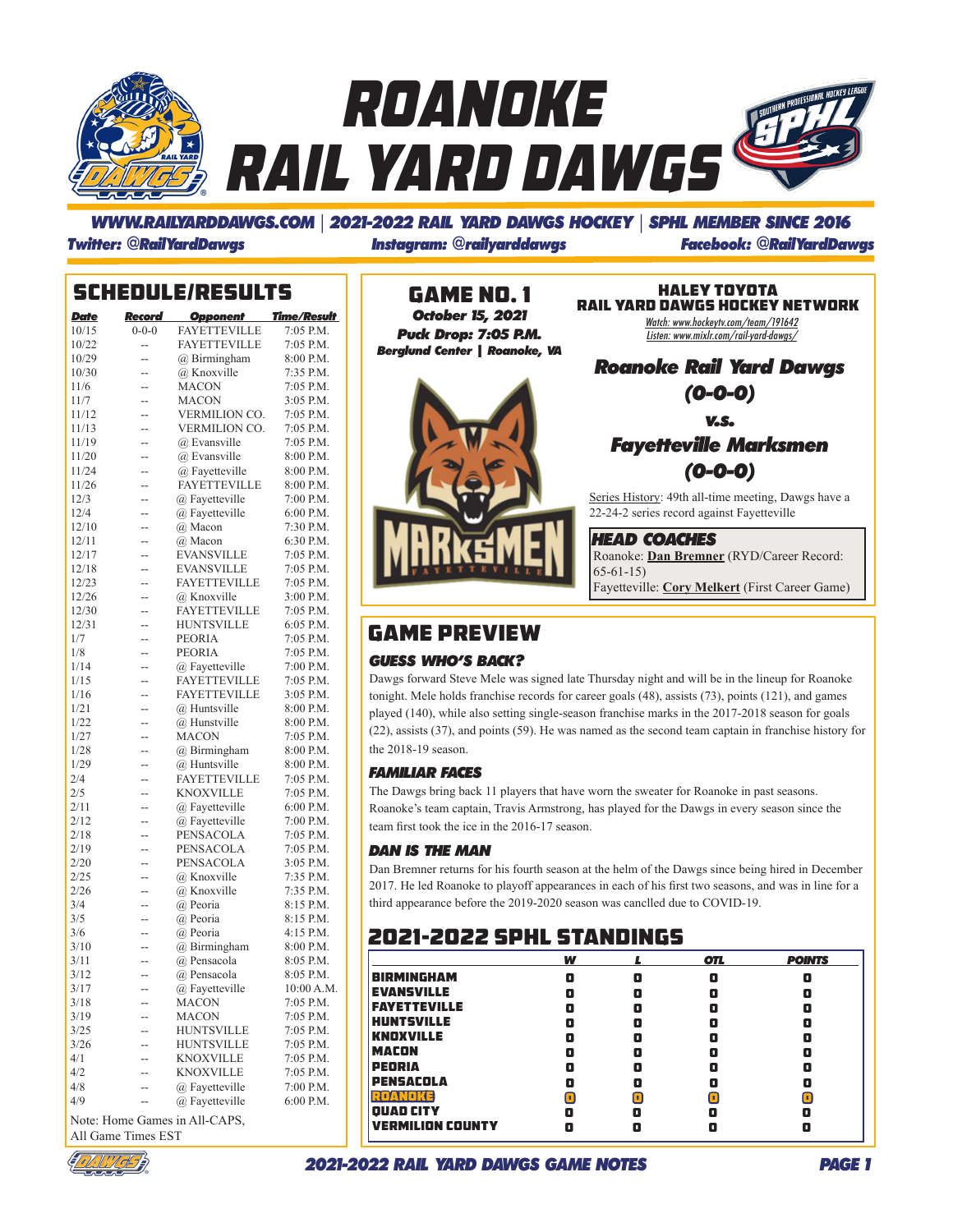

## QUICK FACTS/MEET THE STAFF

*WWW.RAILYARDDAWGS.COM* | *2021-2022 RAIL YARD DAWGS HOCKEY* | *SPHL MEMBER SINCE 2016*

### DAWGS AT A GLANCE

| Overall Record:         | $0 - 0 - 0$ |
|-------------------------|-------------|
| Home Record:            | $0 - 0 - 0$ |
| Road Record:            | $0 - 0 - 0$ |
| <b>Current Streak:</b>  | $0 - 0 - 0$ |
| October Record:         | $0 - 0 - 0$ |
| November Record:        | $0 - 0 - 0$ |
| December Record:        | $0 - 0 - 0$ |
| January Record:         | $0 - 0 - 0$ |
| February Record:        | $0 - 0 - 0$ |
| March Record:           | $0 - 0 - 0$ |
| April Record:           | $0 - 0 - 0$ |
| Sunday Record:          | $0 - 0 - 0$ |
| Monday Record:          | $0 - 0 - 0$ |
| Tuesday Record:         | $0 - 0 - 0$ |
| Wednesday Record:       | $0 - 0 - 0$ |
| Thursday Record:        | $0 - 0 - 0$ |
| Friday Record:          | $0 - 0 - 0$ |
| Saturday Record:        | $0 - 0 - 0$ |
| Dawgs Score First:      | $0 - 0 - 0$ |
| <b>OPP</b> Score First: | $0 - 0 - 0$ |
| Out-shoot OPP:          | $0 - 0 - 0$ |
| Equal in Shots:         | $0 - 0 - 0$ |
| Outshot by OPP:         | $0 - 0 - 0$ |
| Lead after 1st:         | $0 - 0 - 0$ |
| Tied after 1st:         | $0 - 0 - 0$ |
| Trail after 1st:        | $0 - 0 - 0$ |
| Lead after 2nd:         | $0 - 0 - 0$ |
| Tied after 2nd:         | $0 - 0 - 0$ |
| Trail after 2nd:        | $0 - 0 - 0$ |
| Overtime Record:        | $0 - 0 - 0$ |
| Shootout Record:        | $0 - 0 - 0$ |
| <b>Shutout Record:</b>  | $0 - 0 - 0$ |
| 1-Goal Games:           | $0 - 0 - 0$ |
| 2-Goal Games:           | $0 - 0 - 0$ |
| 3 Plus-Goal Games:      | $0 - 0 - 0$ |
| In White Jerseys:       | $0 - 0 - 0$ |
| In Blue Jerseys:        | $0 - 0 - 0$ |
| In Black Jerseys:       | $0 - 0 - 0$ |
| In Specialty Jerseys:   | $0 - 0 - 0$ |

### Matching Up  $\mathbb{Z}$  (Rank) **MARKSMEN** 0.0  $|(t-1st)|$  GPG  $|(t-1st)|$  0.0 0.0  $(t-1st)$  GAPG  $(t-1st)$  0.0 0.0  $(t-1st)$  SPG  $(t-1st)$  0.0 0.0  $(t-1st)$  SAPG  $(t-1st)$  0.0

0.0  $(t-1st)$  PP %  $(t-1st)$  0.0 0.0  $(t-1st)$  PK %  $(t-1st)$  0.0

### 2021-2022 RAIL YARD DAWGS HOCKEY STAFF

| HEAD                                                                                                                                                                                                                                                                                                                                                                                                                                                                                                                                                                                                                                                                                                                                                                                                                                                                                                                                                                                                                                                                                  | <i><b>ASSISTANT</b></i>                                                                                                                                                                                                                                                                                                                                                                                                         | <b>ATHLETIC</b>                                                                                                                                                                                                                                                                                                                                      | <b>EQUIPMENT</b>                                                                                                                                                                                                                |
|---------------------------------------------------------------------------------------------------------------------------------------------------------------------------------------------------------------------------------------------------------------------------------------------------------------------------------------------------------------------------------------------------------------------------------------------------------------------------------------------------------------------------------------------------------------------------------------------------------------------------------------------------------------------------------------------------------------------------------------------------------------------------------------------------------------------------------------------------------------------------------------------------------------------------------------------------------------------------------------------------------------------------------------------------------------------------------------|---------------------------------------------------------------------------------------------------------------------------------------------------------------------------------------------------------------------------------------------------------------------------------------------------------------------------------------------------------------------------------------------------------------------------------|------------------------------------------------------------------------------------------------------------------------------------------------------------------------------------------------------------------------------------------------------------------------------------------------------------------------------------------------------|---------------------------------------------------------------------------------------------------------------------------------------------------------------------------------------------------------------------------------|
| <b>COACH</b>                                                                                                                                                                                                                                                                                                                                                                                                                                                                                                                                                                                                                                                                                                                                                                                                                                                                                                                                                                                                                                                                          | <b>COACH</b>                                                                                                                                                                                                                                                                                                                                                                                                                    | <b><i>TRAINER</i></b>                                                                                                                                                                                                                                                                                                                                | <b>MANAGER</b>                                                                                                                                                                                                                  |
| DAN                                                                                                                                                                                                                                                                                                                                                                                                                                                                                                                                                                                                                                                                                                                                                                                                                                                                                                                                                                                                                                                                                   | VOJTA                                                                                                                                                                                                                                                                                                                                                                                                                           | <b>TRAVIS</b>                                                                                                                                                                                                                                                                                                                                        | <b>CHAD</b>                                                                                                                                                                                                                     |
| <b>BREMNER</b>                                                                                                                                                                                                                                                                                                                                                                                                                                                                                                                                                                                                                                                                                                                                                                                                                                                                                                                                                                                                                                                                        | ŻEMLIČKA                                                                                                                                                                                                                                                                                                                                                                                                                        | <b>JOHNS</b>                                                                                                                                                                                                                                                                                                                                         | <b>RAY</b>                                                                                                                                                                                                                      |
| <b>Fourth Season with Roanoke</b><br>$\bullet$<br>Born November 21, 1986 in Sarnia, Ontario<br>$\bullet$<br>Hired as the second head coach in team history on<br>12/18/17 following dismissal of Sam Ftorek<br>Played three seasons of college hockey at Mercyhurst<br>University, one at Oswego State<br>Played six professional seasons, all in SPHL, for<br>Knoxville Ice Bears, Columbus Cottonmouths and Peoria<br>Rivermen. (CAREER STATS: 281 GP, 48 G, 79 A, 709<br>PIM.) Also served as Rivermen captain, 2015-17<br>Retired following 2016-17 season, hired as assistant<br>coach at Ohio University<br>Took over Dawgs after 5-11-2 start in 2017-18<br>season led team to a 21-15-2 mark in final 38 games<br>of regular season lost in Challenge Round series 2-0<br>to top-seeded Peoria Finished 2018-19 regular season<br>in 5th place, beat Peoria in Challenge Round series 2-0<br>before losing the Semifinals series 2-1 to Birmingham<br>Dawgs were in 8th place when season was suspended by<br>COVID-19 in 2019-20.<br><b>RECORD ENTERING SEASON: 65-61-15</b> | <b>First Season as a</b><br>professional coach<br>Born March 12, 1995 in<br>Prague, Czech Republic<br>Hired as Assistant<br>Coach for 2021-22 season<br>Played five professional<br>seasons across the SPHL,<br>FPHL, and Czech leagues.<br>Played in 98 career<br>SPHL games, netting two<br>goals and 32 assists<br>Suited up for the<br>Rail Yard Dawgs, Knoxville<br>Ice Bears, Macon Mayhem,<br>and Mississippi RiverKings | <b>Fifth Season with</b><br>Roanoke<br>From Buffalo, NY<br>Has worked as<br>athletic trainer for<br>the Rochester Lancers<br>(Major Arena Soccer<br>League) and as an<br>assistant athletic<br>trainer at Houghton<br>College - played<br>football for one<br>season at Alfred<br>University<br>Only remaining<br>member of original<br>hockey staff | 2nd Season with<br>Roanoke<br>15th season in<br>٠<br>hockey<br>Has worked as an<br>equipment manager for<br>Adirondack Thunder<br>(ECHL), Dayton<br>Bombers (ECHL),<br>Louisiana IceGators<br>(SPHL) and Tupelo<br>TRex (AWHL). |

### Scouting the opponent

### *NEW HEAD COACH*

The 2021-2022 season is Cory Melkert's second with the Marksmen, but his first as the Head Coach/Director of Hockey Operations. Melkert came to the Marksmen halfway through the 2018-2019 season, and immediately bolstered the team's defensive-core. In his professional hockey career between the SPHL and Germany3, Melkert played in over 170 games over four seasons.

### *A TRUE RIVALRY*

The Dawgs and the Marksmen have met on the ice 48 times before, with Roanoke yielding a slim 22-24-2 advantage to Fayetteville. This will be the first of 17 meetings between these two teams in the 2021-2022 season.

### *RETURN TO THE ICE*

Like the Dawgs, the Marksmen also did not participate in the 2020-2021 SPHL season. This will be Fayetteville's first game since March 8, 2020, a 4-3 win over Pensacola.

### *BOWEN IS BACK*

Forward Brian Bowen returns to Fayetteville this season, after leading the SPHL in goals (30) in 2019-20 for the Marksmen. Bowen was loaned to the Macon Mayhem last season, and finished the year tied for Macon's team lead in goals (17) with eventual SPHL MVP Mason Baptista.

### Up next

*ROANOKE:*

**10/22/21: FAYETTEVILLE** 10/29/21 @ Birmingham10/30/21 @ Knoxville

**FAYETTEVILLE:** 10/22/21: @ Roanoke 10/29/21 @ Macon 10/30/21 MACON

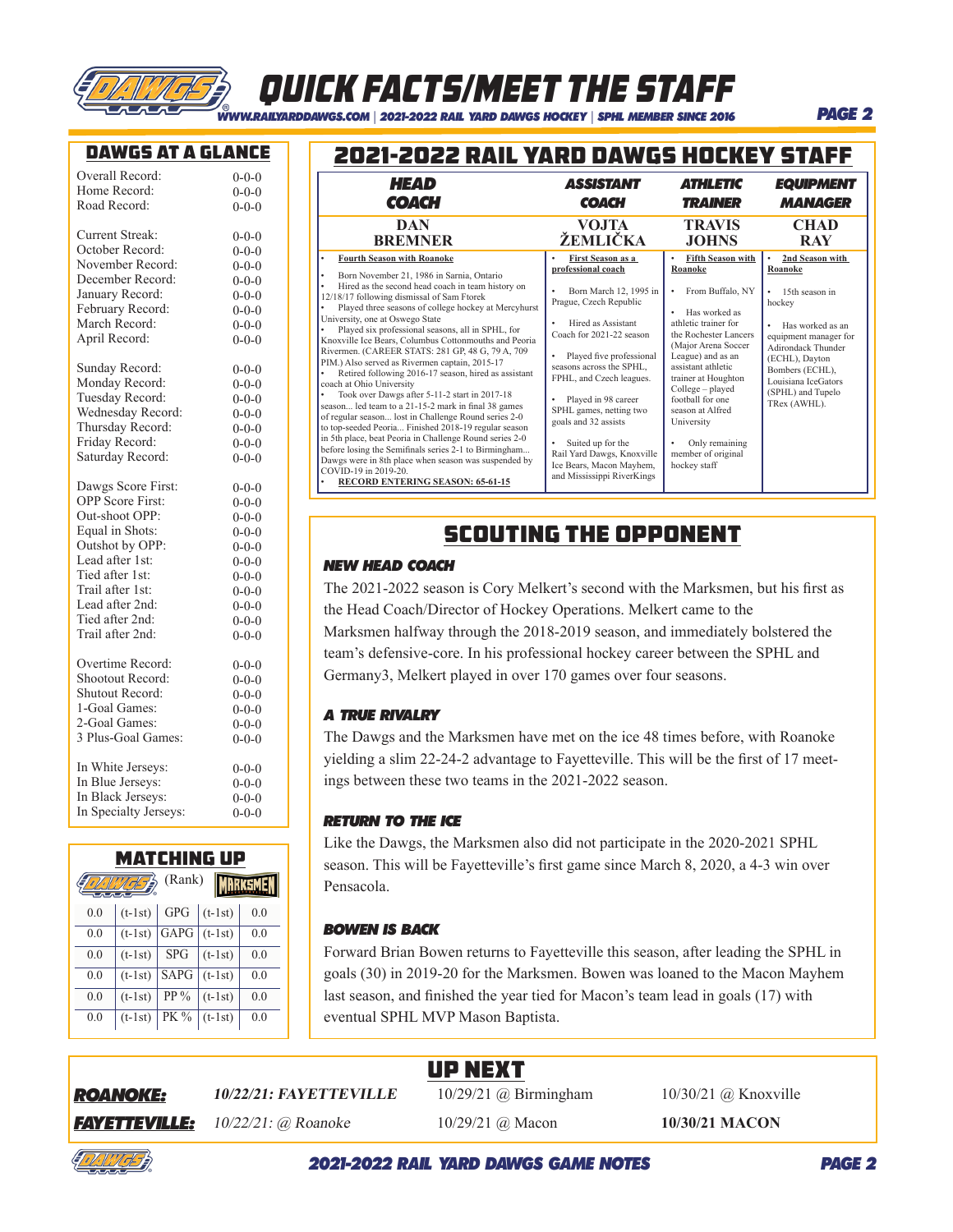

## dawgs odds and ends

*WWW.RAILYARDDAWGS.COM* | *2021-2022 RAIL YARD DAWGS HOCKEY* | *SPHL MEMBER SINCE 2016*

### *PAGE 3*

|--|

| Birmingham                        | $5 - 6 - 2$   |  |  |  |
|-----------------------------------|---------------|--|--|--|
| Evansville                        | $7 - 4 - 3$   |  |  |  |
| Fayetteville                      | $22 - 24 - 2$ |  |  |  |
| Huntsville                        | $9 - 8 - 2$   |  |  |  |
| Knoxville                         | $11 - 22 - 2$ |  |  |  |
| Macon                             | $12 - 11 - 3$ |  |  |  |
| Pensacola                         | $9 - 7 - 2$   |  |  |  |
| Peoria                            | $3 - 12 - 4$  |  |  |  |
| Quad City                         | $3 - 1 - 1$   |  |  |  |
| Vermilion County                  | $0-0-0$       |  |  |  |
| Others                            | $5 - 7 - 5$   |  |  |  |
| <b>Overall</b>                    | 86-102-26     |  |  |  |
| *All-Time Regular Season Records* |               |  |  |  |

| <b>DAWGS VS SPHL</b>              |               |                                    |                          | DAWGS' LAST         |                                |
|-----------------------------------|---------------|------------------------------------|--------------------------|---------------------|--------------------------------|
| irmingham                         | $5 - 6 - 2$   | Event                              | <b>Date</b>              | <b>Opponent</b>     | <b>Notes</b>                   |
| vansville                         | $7 - 4 - 3$   | <b>OT WIN</b>                      | 1/25/20                  | @ Pensacola         | W, 3-2 (Sherwood GWG)          |
|                                   |               | <b>OT LOSS</b>                     | 3/7/20                   | @ Quad City         | $L, 5-4$                       |
| ayetteville                       | $22 - 24 - 2$ | <b>Shootout WIN</b>                | 2/28/20                  | @ Fayetteville      | W, 2-1 (Ty Kraus GWG in Rd. 9) |
| Iuntsville                        | $9 - 8 - 2$   | <b>Shootout LOSS</b>               | 3/8/20                   | @ Peoria            | $L, 3-2$                       |
|                                   |               | <b>Scored 6 or More Goals</b>      | 3/6/20                   | @ Quad City         | W, $6-5$ (Beer 2G/Stubbs 3A)   |
| hoxville                          | $11 - 22 - 2$ | <b>Gave Up 6 or More Goals</b>     | 11/28/19                 | @ Fayetteville      | $L, 6-1$                       |
| 1acon                             | $12 - 11 - 3$ | <b>Shutout WIN</b>                 | 1/31/20                  | PENSACOLA           | W, 1-0 (Roudebush: 29 Saves)   |
| ensacola                          | $9 - 7 - 2$   | <b>Shutout LOSS</b>                | 1/24/20                  | @ Huntsville        | L, $5-0$ (26 Shots)            |
|                                   |               | 50 or More SOG                     | 12/9/17                  | <b>FAYETTEVILLE</b> | L, $4-3$ (54 Shots)            |
| eoria                             | $3 - 12 - 4$  | 50 or More SOG Allowed             | 12/14/18                 | @ Knoxville         | W. 3-2 (51 Shots)              |
| uad City                          | $3 - 1 - 1$   | <b>Hat Trick</b>                   | 3/29/19                  | PENSACOLA           | Steve Mele (3G, 4 Shots)       |
|                                   |               | <b>Hat Trick Allowed</b>           | 12/27/19                 | @ Peoria            | Alec Hagaman (3G, 4 Shots)     |
| ermilion County                   | $0 - 0 - 0$   | <b>Players w/ 5 Points or More</b> | 11/16/17                 | <b>MACON</b>        | Steve Mele (5A)                |
| thers                             | $5 - 7 - 5$   | Players w/ 4 Assists or More       | 1/5/19                   | <b>MACON</b>        | Vojtech Zemlicka (4A)          |
|                                   |               | <b>Penalty Shot Goal</b>           | $\overline{\phantom{0}}$ |                     |                                |
| <b>)</b> verall                   | 86-102-26     | <b>Penalty Shot Goal Allowed</b>   |                          |                     |                                |
| *All-Time Regular Season Records* |               | Crowd of 6,000 or More             | 3/23/19                  | <b>FAYETTEVILLE</b> | $6,383$ (W, 5-3)               |

| DAWGS IN OT/              |          |  | <b>MULTI POINT/GOAL GAMES</b>                       |              |                |   |      |              |                |      |  |
|---------------------------|----------|--|-----------------------------------------------------|--------------|----------------|---|------|--------------|----------------|------|--|
| <b>SHOOTOUTS ALL-TIME</b> |          |  | <b>MULTI-GOAL GAMES</b><br><b>MULTI-POINT GAMES</b> |              |                |   |      |              |                |      |  |
| <b>OVERTIME:</b>          |          |  | <b>PLAYER</b>                                       | <b>TOTAL</b> | $\overline{2}$ | 3 | $4+$ | <b>TOTAL</b> | $\overline{2}$ | $3+$ |  |
| Birmingham                | $0 - 1$  |  |                                                     |              |                |   |      |              |                |      |  |
| Evansville                | $1 - 2$  |  |                                                     |              |                |   |      |              |                |      |  |
| Fayetteville              | $2 - 2$  |  |                                                     |              |                |   |      |              |                |      |  |
| Huntsville                | $1 - 2$  |  |                                                     |              |                |   |      |              |                |      |  |
| Knoxville                 | $3 - 2$  |  |                                                     |              |                |   |      |              |                |      |  |
| Macon                     | $3 - 1$  |  |                                                     |              |                |   |      |              |                |      |  |
| Pensacola                 | $2 - 2$  |  |                                                     |              |                |   |      |              |                |      |  |
| Peoria                    | $0 - 2$  |  |                                                     |              |                |   |      |              |                |      |  |
| Quad City                 | $0 - 1$  |  |                                                     |              |                |   |      |              |                |      |  |
| Vermilion County          | $0 - 0$  |  |                                                     |              |                |   |      |              |                |      |  |
| Others:                   | $0 - 4$  |  |                                                     |              |                |   |      |              |                |      |  |
| <b>Overall</b>            | $12-19$  |  |                                                     |              |                |   |      |              |                |      |  |
| <b>SHOOTOUTS:</b>         |          |  |                                                     |              |                |   |      |              |                |      |  |
| Birmingham                | $1 - 1$  |  |                                                     |              |                |   |      |              |                |      |  |
| Evansville                | $0 - 1$  |  |                                                     |              |                |   |      |              |                |      |  |
| Fayetteville              | $6-0$    |  |                                                     |              |                |   |      |              |                |      |  |
| Huntsville                | $2 - 0$  |  |                                                     |              |                |   |      |              |                |      |  |
| Knoxville                 | $0 - 0$  |  |                                                     |              |                |   |      |              |                |      |  |
| Macon                     | $1 - 2$  |  |                                                     |              |                |   |      |              |                |      |  |
| Pensacola                 | $3 - 0$  |  |                                                     |              |                |   |      |              |                |      |  |
| Peoria                    | $0 - 2$  |  |                                                     |              |                |   |      |              |                |      |  |
| Quad City                 | $0-0$    |  |                                                     |              |                |   |      |              |                |      |  |
| Vermilion County          | $0-0$    |  |                                                     |              |                |   |      |              |                |      |  |
| Others                    | $0 - 1$  |  |                                                     |              |                |   |      |              |                |      |  |
| Overall                   | $13 - 7$ |  |                                                     |              |                |   |      |              |                |      |  |

\*All-Time Regular Season Records\*

| <b>SPECIAL TEAMS</b> |             |             |             |             |          |     | <b>GOALS BY PERIOD</b> |     |    |           |              |
|----------------------|-------------|-------------|-------------|-------------|----------|-----|------------------------|-----|----|-----------|--------------|
|                      | <b>PPG</b>  | PPO         | $PP\%$      | <b>SHGA</b> |          | 1st | 2nd                    | 3rd | OТ | <b>SO</b> | <b>Total</b> |
| <b>POWER PLAY</b>    |             |             | 0.0         |             | 'Dawgs   |     |                        |     |    |           |              |
|                      | <b>PPGA</b> | <b>PPOA</b> | <b>PK %</b> | <b>SHG</b>  | Opp.     |     |                        |     |    |           |              |
| PENALTY KILL         |             |             | 0.0         |             | $^{+/-}$ |     |                        |     |    |           |              |

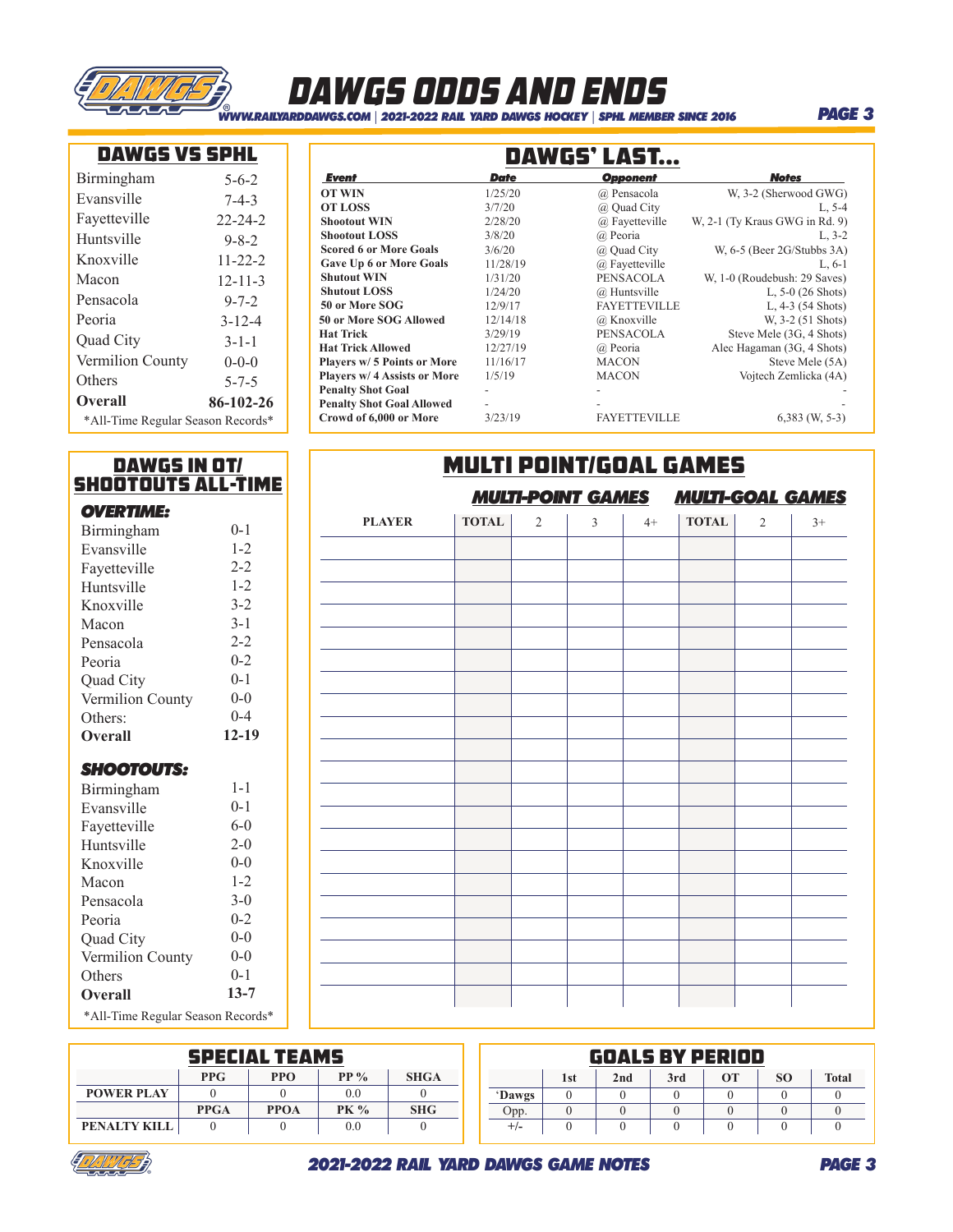## 2021-2022 dawgs Roster

*WWW.RAILYARDDAWGS.COM* | *2021-2022 RAIL YARD DAWGS HOCKEY* | *SPHL MEMBER SINCE 2016 PAGE 4*

### ROANOKE RAIL YARD DAWGS GOALTENDERS

| <b>DILL, HENRY</b>                                                                                                         | Ht: 6-2                       | <b>Wt: 195</b>         | <b>Glove: L</b>                                                                                                                                   | <b>Age: 26</b> | 210 |
|----------------------------------------------------------------------------------------------------------------------------|-------------------------------|------------------------|---------------------------------------------------------------------------------------------------------------------------------------------------|----------------|-----|
| <b>SEASON HIGHS:</b>                                                                                                       | $SV\%$ :<br>$GAA$ :           | Saves:<br>Shots Faced: |                                                                                                                                                   |                |     |
| <b>SEASON NOTES:</b><br>Entering third professional season (third w/Roanoke)                                               | <b>COLLEGE/AMATEUR NOTES:</b> |                        | <b>JUNIOR:</b> 2012-13: Played one game for USA National Development Team<br>2013-14: w/ Aberdeen Wings (NAHL): 29 GP, 20-7-1, 2.26 GAA, .926 SV% |                |     |
| <b>PROFESSIONAL CAREER NOTES:</b><br>2018-19: Opened w/ Carolina Thunderbirds (FHL) 12 GP 9-2-1 1.91 GAA 924 SV% loaned to |                               |                        | COLLEGE: Two seasons at UMass Amberst (NCAA DI): 2014-15: 25 GP 7-10-1 4 13                                                                       |                |     |

2018-19: Opened w/ Carolina Thunderbirds (FHL)...12 GP, 9-2-1, 1.91 GAA, .924 SV%... loaned to Mavhem... Macon stats: 4 GP, 2-2-0, .883 SV%, 2.55 GAA... loaned to Dawgs... Dawgs stats: 7 GP, 2-2-0, 4.06 GAA, .868 SV%... 2019-20: Opened season w/ Carolina (FPHL)...<br>15 GP, 9-1-1, 1.72 GAA, .938 SV%... signed by Dawgs, 12/30... was FPHL leader in wins, shutouts<br>(3), save percentage, 2nd in GAA 3-2)... named co-SPHL Player of the Week along with Austyn Roudebush, Jan 27-Feb 2… 2020-21: Did not play

### **COLLEGE:** Two seasons at UMass Amherst (NCAA DI): 2014-15: 25 GP, 7-10-1, 4.13 GAA, .869 SV%...2015-16: 7 GP, 4.38 GAA, .879 SV%...transferred to Utica College (NCAA DIII)... 2016-17: 8 GP, 5-2-0, 3.13 GAA, .900 SV%...2017-18: 5 GP, 1.70 GAA, .896 SV%...Pioneers won UCHC Conference title

### **PERSONAL NOTES:**

Born June 5, 1995 in Columbus, Ohio… skates with NHL Columbus Blue Jackets in offseason

### Karpinski, CODY *Ht: 6-1 Wt: 190 Glove: L Age: 29* 1

| <b>SEASON HIGHS:</b>                                                                       | $SV\%$ :                                | Saves:                                                                                  |  |
|--------------------------------------------------------------------------------------------|-----------------------------------------|-----------------------------------------------------------------------------------------|--|
|                                                                                            | GAA:                                    | Shots Faced:                                                                            |  |
| <b>SEASON NOTES:</b>                                                                       | <b>COLLEGE/AMATEUR NOTES:</b>           |                                                                                         |  |
| Entering fifth professional season (first w/ Roanoke)                                      |                                         | <b>JUNIOR:</b> 2012-13: Played for the Brockville Braves of the CCHL 10 GP, 4-4-0, 3.48 |  |
|                                                                                            | GAA. 883 SV% 1 SO                       |                                                                                         |  |
| PROFESSIONAL CAREER NOTES:                                                                 |                                         |                                                                                         |  |
| 2017-18: Opened w/ Indy Fuel (ECHL) left and joined Rapid City Rush (ECHL) Did not appear  |                                         | <b>COLLEGE:</b> Played four seasons at Lindenwood University (ACHA D1)                  |  |
| in a game for either team left to join Watertown Wolves (FPHL) regular season: 22 GP, 3.23 |                                         | 2013-14: 9 GP, 2.22 GAA, .930 SV% 2014-15: 17 GP, 2.81 GAA, .902 SV%                    |  |
| GAA, .905 SV% playoffs: 6 GP, 2.67 GAA, .931 SV% Wolves won 2017-18 FPHL                   |                                         | 2015-16: 18 GP, 2.04 GAA, .928 SV% 2016-17: 22 GP, 2.11 GAA, .927 SV%                   |  |
| Championship 2018-19: Started season w/ Watertown 13 GP, 7-5-0, 3.86 GAA, 915 SV%, 1       |                                         |                                                                                         |  |
| SO left and joined Port Huron Prowlers (FPHL) 15 GP, 5-10-0, 6.15 GAA, 863 SV%             | <b>PERSONAL NOTES:</b>                  |                                                                                         |  |
| 2019-20: Started w/ Delaware Thunder (FPHL) played in one game left and joined Columbus    | Born June 16, 1992 in Chicago, Illinois |                                                                                         |  |

SO... left and joined Port Huron Prowlers (FPHL)... 15 GP, 5-10-0, 6.15 GAA, .863 SV‰...<br>2019-20: Started w/ Delaware Thunder (FPHL)... played in one game... left and joined Columbus<br>River Dragons (FPHL)... 14 GP, 7-4-0, at end of the season (0 appearances)... 2020-21: Signed a PTO contract with the Cleveland Monsters (AHL)... did not appear in a game

### ROANOKE RAIL YARD DAWGS CAPTAIN

| <b>ARMSTRONG, TRAVIS (C)</b>                                                                                                                                                                                                                                                                                                                                                                                                                                                                                                                                                                                                                                                                                                                                                                                                                                                                                                                                                                                                                                                                                                                                                                                                                                                                                                                     | Ht: 6-5                                                                                 | <b>Wt: 215</b>    | <b>Shoots: L</b>                                                                                                                                                                                                                                                                                                                                                                                                                                                                                                                                       | <b>Age: 31</b> |  |
|--------------------------------------------------------------------------------------------------------------------------------------------------------------------------------------------------------------------------------------------------------------------------------------------------------------------------------------------------------------------------------------------------------------------------------------------------------------------------------------------------------------------------------------------------------------------------------------------------------------------------------------------------------------------------------------------------------------------------------------------------------------------------------------------------------------------------------------------------------------------------------------------------------------------------------------------------------------------------------------------------------------------------------------------------------------------------------------------------------------------------------------------------------------------------------------------------------------------------------------------------------------------------------------------------------------------------------------------------|-----------------------------------------------------------------------------------------|-------------------|--------------------------------------------------------------------------------------------------------------------------------------------------------------------------------------------------------------------------------------------------------------------------------------------------------------------------------------------------------------------------------------------------------------------------------------------------------------------------------------------------------------------------------------------------------|----------------|--|
| <b>SEASON HIGHS:</b>                                                                                                                                                                                                                                                                                                                                                                                                                                                                                                                                                                                                                                                                                                                                                                                                                                                                                                                                                                                                                                                                                                                                                                                                                                                                                                                             | G: 0<br>$+/-: 0$                                                                        | A:0<br>Shots: $0$ | P: 0<br>PIM: 0                                                                                                                                                                                                                                                                                                                                                                                                                                                                                                                                         |                |  |
| <b>SEASON NOTES:</b><br>Entering eighth professional season (fifth w/ Roanoke), defenseman<br><b>PROFESSIONAL CAREER NOTES:</b><br>2014-15: Made pro debut with Kalamazoo Wings (DET: ECHL) 4 GP, 1 A, 2 PIM, +3 (+/-)<br>2015-16: w/ Louisiana Ice Gators: 50 GP, 1 G, 11 A, 67 PIM, $+3$ ( $+/-$ ) loaned to Brampton Beast<br>(MTL: ECHL), 7 GP, 0 G, 0 A, 9 PIM, $+4$ ( $+/-$ ) 2016-2017: Selected by the Rail Yard Dawgs in the<br>2016 SPHL Expansion Draft (1st overall selection) 22 GP, 2 G, 5 A, 39 PIM received ECHL call-<br>ups to the Norfolk Admirals (EDM: ECHL), Brampton, Manchester Monarchs (LAK, ECHL), Idaho<br>Steelheads (DAL: ECHL) and Indy Fuel (CHI: ECHL) ECHL TOTALS: 29 GP, 1 G, 3 A<br>2017-18: opened w/ Dawgs: 15 GP, 5 G, 0 A spent time w/ ECHL Quad City Mallards and Adiron-<br>dack Thunder combined 49 GP, 1 G, 8 A, -13 $(+/-)$ 2018-19: Opened w/ Kalamazoo Wings (TB:<br>ECHL) 1 GP re-signed w/ Dawgs, 40 GP, 4 G, 17 A, 75 PIM, -2 (+/-) 2019-20: w/ Dawgs<br>46 GP, 6 G, 16 A, 106 PIM, -11 (+/-) Named third captain in franchise history, 10/23, Gordie Howe<br>Hat Trick, 2/21 vs PEO (W, 5-1) fourth in SPHL in PIM 2020-21: Started season w/ Knoxville<br>4 GP, 0 G, 1 A, 6 PIM, 0 (+/-) left and joined Pensacola 11 GP, 0 G, 3 A, 25 PIM, +1 (+/-) sat out<br>the remainder of the season | <b>COLLEGE/AMATEUR NOTES:</b><br>PERSONAL NOTES:<br>also played football and basketball |                   | <b>JUNIOR:</b> Played three seasons for the Kemptville 73s in the Central Canada<br>Hockey League, 2008-11175 games, three goals, 24 assists, 171 PIM<br><b>COLLEGE:</b> Played four seasons at Finlandia University (NCAA DIII)2011-12: 26<br>GP, 1 G, 6 A, 60 PIMnamed to MCHA All-Freshman Team2012-13: Named<br>Alternate Captain20 GP, 3 G, 7 A, 42 PIM2013-14: Named team Captain24<br>GP, 7 G, 13 A, 34 PIM2014-15: Named team Captain19 GP, 2 G, 5 A, 26 PIM<br>Born April 23, 1990 in Smith Falls, Ontariothree-sport athlete in high school, |                |  |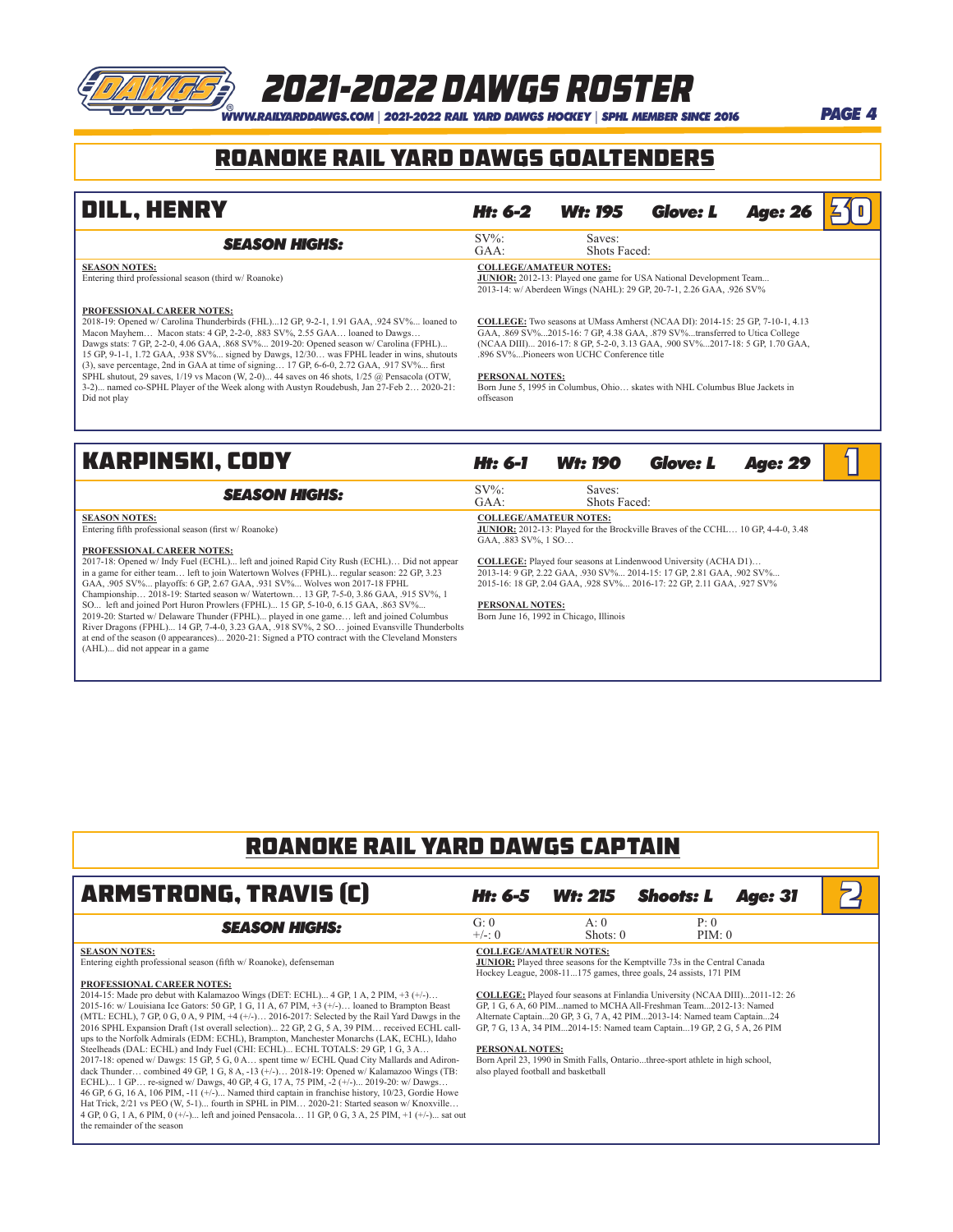# *WWW.RAILYARDDAWGS.COM* | *2021-2022 RAIL YARD DAWGS HOCKEY* | *SPHL MEMBER SINCE 2016 PAGE 5* 2021-2022 dawgs Roster

### ROANOKE RAIL YARD DAWGS Skaters

| <b>ALLEN, CARTER</b>                                               | Ht: 6-0                       | <b>Wt: 205</b>    | Shoots: L                                                                                                                                                                                                                                                               | <b>Age: 25</b> | $\blacksquare$ |
|--------------------------------------------------------------------|-------------------------------|-------------------|-------------------------------------------------------------------------------------------------------------------------------------------------------------------------------------------------------------------------------------------------------------------------|----------------|----------------|
| <b>SEASON HIGHS:</b>                                               | G: 0<br>$+/-: 0$              | A:0<br>Shots: $0$ | P: 0<br>PIM: 0                                                                                                                                                                                                                                                          |                |                |
| <b>SEASON NOTES:</b><br>Entering rookie season, defenseman         | <b>COLLEGE/AMATEUR NOTES:</b> |                   | <b>JUNIOR:</b> Played five seasons of junior hockey2012-13: recorded four goals and 11<br>assists in 37 games for the Lambeth Lancers in the Southern Ontario Junior Hockey League                                                                                      |                |                |
| <b>PROFESSIONAL CAREER NOTES:</b><br>2021-22: Starts rookie season |                               |                   | (SOJHL) 2013-15: recorded six goals and 23 assists in 80 games over two seasons for<br>the Stratford Cullitons in the Greater Ontario Junior Hockey League (GOJHL) 2015-17<br>recorded four goals and 24 assists in 105 games over two seasons for the Wellington Dukes |                |                |
| PERSONAL NOTES:<br>Born October 12, 1996 in Ilderton, Ontario      | 14 G, 58 A, 280 PIM           |                   | in the Ontario Junior Hockey League (OJHL) 2012-2017 totals: 222 GP in regular season,                                                                                                                                                                                  |                |                |
|                                                                    | to COVID-19                   |                   | <b>COLLEGE:</b> Played three seasons at SUNY-Oswego State (NCAA DIII)2017-18: 26<br>GP, 0 G, 5 A, 16 PIM, 10 BLK 2018-19: 28 GP, 2 G, 6 A, 20 PIM, 27 BLK 2019-20:<br>Named team Captain27 GP, 2 G, 7 A, 43 PIM, +24 (+/-) 2020-21: Season cancelled due                |                |                |

### **BEER, MATT Ht: 6-0 Wt: 220 Shoots: R** Age: 31

| <b>SEASON HIGHS:</b>                                                                                                                                                                                                              | G: 0<br>$+/-: 0$                                                                                                                                  | A:0<br>Shots: $0$ | P: 0<br>PIM: 0                                                             |  |
|-----------------------------------------------------------------------------------------------------------------------------------------------------------------------------------------------------------------------------------|---------------------------------------------------------------------------------------------------------------------------------------------------|-------------------|----------------------------------------------------------------------------|--|
| <b>SEASON NOTES:</b><br>Entering seventh professional season (third w/Roanoke), forward                                                                                                                                           | <b>COLLEGE/AMATEUR NOTES:</b><br><b>JUNIOR:</b> Played four seasons of junior hockey for six different teams 167 regular season<br>GP. 51 G. 51 A |                   |                                                                            |  |
| <b>PROFESSIONAL CAREER NOTES:</b><br>2014-15: Made professional debut w/ Mississippi RiverKings following completion of college career<br>at Morrisville State 9 GP, 2 G, 1 A 2015-16: Opened season w/ Port Huron Prowlers (FHL) | <b>COLLEGE:</b> Played four seasons at Morrisville State College (NCAA DIII)                                                                      |                   | 2011-12: 24 GP, 4 G, 7 A 2012-13: 23 GP, 1 G, 3 A 2013-14: 16 GP, 7 G, 5 A |  |

at Morrisville State... 9 GP, 2 G, 1 A... 2015-16: Opened season w/ Port Huron Prowlers (FHL)...<br>17 GP, 8 G, 7 A...signed by Mississippi, 21 GP, 1 G, 4 A...2016-17: Spent entire season w/ Port<br>Huron, 45 GP, 20 G, 11 A...20 11 GP, 2 G, 6 A...signed by Dawgs, 32 GP, 13 G, 11 A, +1...2018-19: Spent season w/ Limburg Eaters Geleen (Netherlands): 19 GP, 13 G, 32 A… 2019-20: Spent season w/ Dawgs: 26 GP, 4 G, 5 A… 2020-21: Did not play

2014-15: 19 GP, 7 G, 9 A

### **PERSONAL NOTES:**

Born April 20, 1990 in Corunna, Ontario

| <b>FREDERICKS, LOGAN</b>                                                                                               | Ht: 5-11                 | <b>Wt: 185</b>                                            | <b>Shoots: L</b>                                                                                                                                                                                                                                                                                                                                                                                                                   | <b>Age: 26</b> |  |
|------------------------------------------------------------------------------------------------------------------------|--------------------------|-----------------------------------------------------------|------------------------------------------------------------------------------------------------------------------------------------------------------------------------------------------------------------------------------------------------------------------------------------------------------------------------------------------------------------------------------------------------------------------------------------|----------------|--|
| <b>SEASON HIGHS:</b>                                                                                                   | G: 0<br>$+/-: 0$         | A:0<br>Shots: $0$                                         | P: 0<br>PIM: 0                                                                                                                                                                                                                                                                                                                                                                                                                     |                |  |
| <b>SEASON NOTES:</b><br>Entering rookie season, forward<br>PROFESSIONAL CAREER NOTES:<br>2021-22: Starts rookie season |                          | <b>COLLEGE/AMATEUR NOTES:</b>                             | <b>JUNIOR:</b> Suited up for three teams in two seasons in junior hockey 2014-15: Started sea-<br>son w/ Jersey Shore Whalers in the United States Premier Hockey League Empire Division<br>(USPHL-3) 36 GP, 41 G, 26 A left to join Richmond Generals in the USPHL Elite<br>Division (USPHL-2) 3 GP, 1 G, 1 A 2015-16: joined Kirkland Lake Gold Miners in the<br>Northern Ontario Junior Hockey League (NOJHL) 53 GP, 51 G, 38 A |                |  |
|                                                                                                                        | 2019-20: 28 GP, 6 G, 8 A |                                                           | <b>COLLEGE:</b> Four seasons at the University of Wisconsin-Stevens Point (NCAA DIII)<br>2016-17: 16 GP, 8 G, 8 A 2017-18: 29 GP, 6 G, 16 A 2018-19: 17 GP, 3 G, 6 A                                                                                                                                                                                                                                                               |                |  |
|                                                                                                                        | <b>PERSONAL NOTES:</b>   | Born September 16, 1995 in Millstone Township, New Jersey |                                                                                                                                                                                                                                                                                                                                                                                                                                    |                |  |

**HEPPNER, BRADY** *Ht: 5-9 Wt: 175 Shoots: L Age: 26*  $\left| \int \mathbb{R} \right|$ **SEASON HIGHS:** G: 0 A: 0 P: 0 P: 0  $\leftarrow$  +/-: 0 Shots: 0 PIM: 0 Shots: 0 **SEASON NOTES:** Entering second professional season (both w/ Roanoke), forward **PROFESSIONAL CAREER NOTES:** Signed w/ Dawgs near the end of the 2019-20 season after finishing senior season at St. John's (NCAA DIII)... recorded two assists and six penalty minutes in three games. **COLLEGE/AMATEUR NOTES: JUNIOR:** Played two seasons for Minnesota Magicians (NAHL)...2014-15: 58 GP, 9 G, 11 A, 72 PIM, -7 (+/-)...2015-16: 60 GP, 16 G, 22 A, 77 PIM, -1 (+/-) **COLLEGE:** Played four seasons at St. John's University (NCAA DIII)...2016-17: 21 GP, 6 G, 7 A...2017-18: 25 GP, 13 G, 11 A, 10 PIM...led team in goals...2018-19: 27 GP, 15 G, 9 A...led team in goals and points...2019-20: 26 GP, 8 G, 13 A **PERSONAL NOTES:** Born August 4, 1995 in Crookston, Minnesota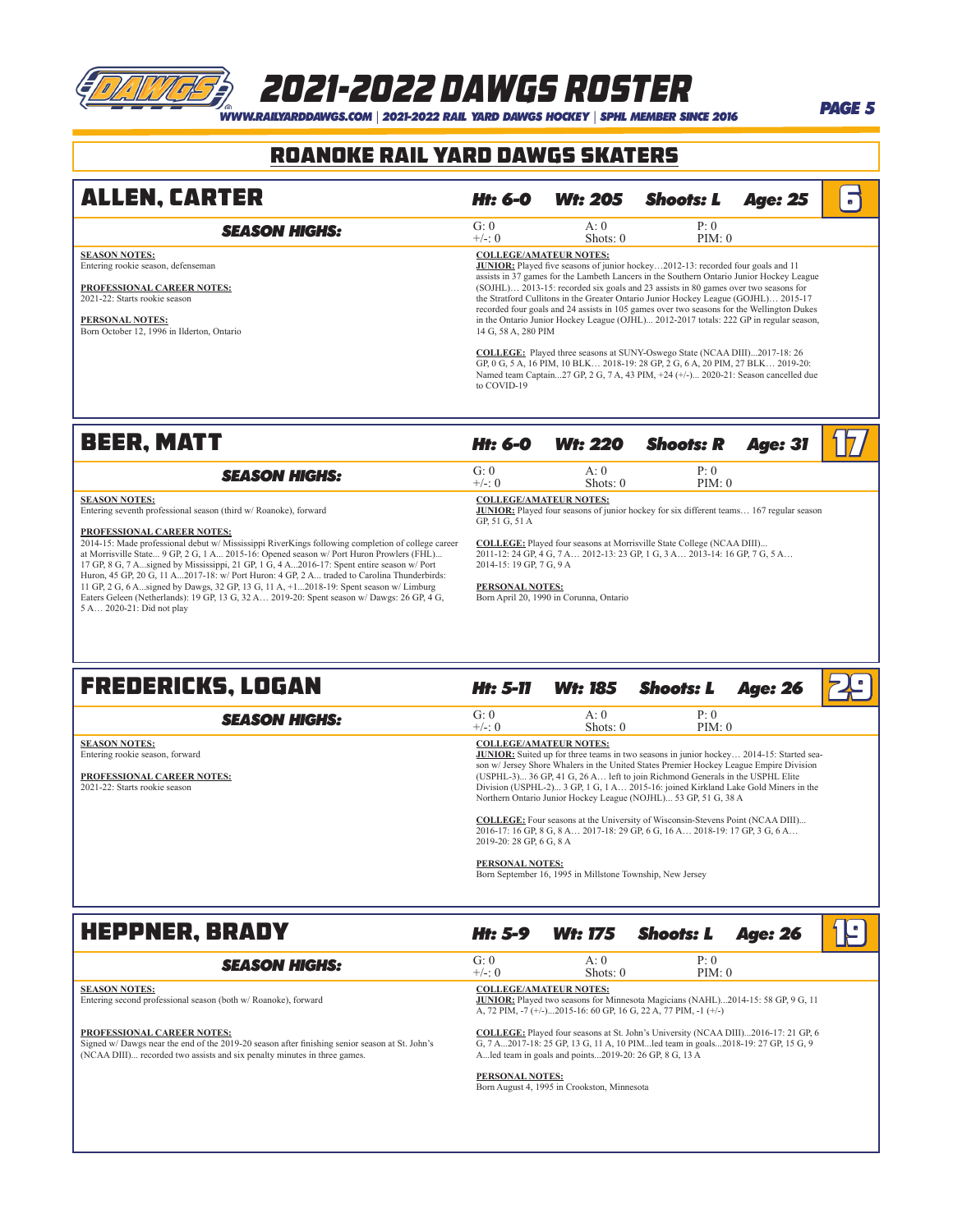## *WWW.RAILYARDDAWGS.COM* | *2021-2022 RAIL YARD DAWGS HOCKEY* | *SPHL MEMBER SINCE 2016 PAGE 6* 2021-2022 dawgs Roster

### ROANOKE RAIL YARD DAWGS Skaters

### $JANSEN, MAC (A)$  *Ht: 5-11 Wt: 200 Shoots: L Age: 28* 1 $\frac{1}{2}$ **SEASON HIGHS:** G: 0 A: 0 P: 0 P: 0 PIM: 0  $Shots: 0$ **SEASON NOTES:** Entering fourth professional season (third w/ Roanoke), assistant captain for home games, forward **PROFESSIONAL CAREER NOTES:** 2018-19: Started season w/ Knoxville Ice Bears (SPHL)… 6 GP, 1 A… left to join Watertown Wolves of the FHL (now the FPHL)... 5 GP, 1 G, 9 A… left to sign w/ Dawgs for remainder of the season… 44 GP, 13 G, 19 A, +3, 5 GWG… postseason: 5 GP, 5 G, 2 A… led Dawgs in points, led SPHL in postseason goals despite Roanoke being eliminated in semis… 2019-20: Played for Dawgs… 27 GP, 6 G, 6 A… matched franchise record w/ eight-game point streak, 11/29 - 12/27 (4G, 5A)... 2020-21: signed w/ Columbus River Dragons of the FPHL… 20 GP, 7 G, 20 A… third in the FPHL in points, tied for second in assists… River Dragons won FPHL Ignite Cup Championship… teammates with Matt O'Dea, C.J. Stubbs, Vojtech Zemlicka **COLLEGE/AMATEUR NOTES: JUNIOR:** played three seasons in NAHL w/ Coulee Region Chill...2011-12: 55 GP, 14 G, 18 A...2012-13: 60 GP, 32 G, 25 A...2013-14: 60 GP, 28 G, 21 A **COLLEGE:** Played four seasons at University of Wisconsin-Eau Claire (NCAA DIII)... 2014-15: 22 GP, 5 G, 4 A... 2015-16: 26 GP, 5 G, 8 A... 2016-17: 28 GP, 12 G, 12 A... 2017-18: 27 GP, 11 G, 4 A **PERSONAL NOTES:** Born January 15, 1993 in White Bear Lake, Minnesota **JONES, JEFF (A)** *Ht:* 5-9 *Wt:* 185 Shoots: R Age: 29 2 **SEASON HIGHS:** G: 0 A: 0 P: 0 P: 0 PIM: 0 Shots: 0 **SEASON NOTES:** Entering sixth professional season (third w/ Roanoke), assistant captain for home games, forward **PROFESSIONAL CAREER NOTES:** 2015-16: Made pro debut w/ Florida Everblades (CAR: ECHL): 15 GP, 0 G, 0 A, +3 (+/-)... left to join Huntsville Havoc (SPHL)... 8 GP, 5 G, 2 A… 2016-17: Started season w/ Huntsville… 13 GP,<br>1 G, 8 A… traded to Peoria Rivermen (SPHL)... 39 GP, 19 G, 15 A… 2017-18: Went overseas to<br>France2 to play for Brest… 3 GP, 2 G, playoffs: 10 GP, 9 G, 3 A... teammate of former Dawg Massimo Lamacchia. 2018-19: Joined Dawgs… 56 GP, 22 G, 13 A, 30 PIM, -8 (+/-), playoffs: 5 GP, 0 G, 2 A, +4 (+/-)… matched single-season franchise goal record… 2019-20: w/ Dawgs… 47 GP, 17 G, 20 A… alternate captain… seven-game point streak 1/25-2/14 (4 G, 5A)... 2020-21: Did not play **COLLEGE/AMATEUR NOTES:** JUNIOR: Played two seasons for Revelstoke Grizzlies of the Kootenay International Junior<br>Hockey League (KIJHL)... 2007-08: 7 GB<sub>,</sub> 0 G, 4 A... 2008-09: 50 GP: 17 G, 20 A...<br>Played following two seasons for Merritt Centenni (BCHL)... 2009-10: 60 GP, 27 G, 25 A… 2010-11: 59 GP, 22 G, 37 A **COLLEGE:** Played four seasons at Robert Morris University (NCAA DI)... 2011-12: 25 GP, 4 G, 4 A… 2012-13: 37 GP, 4 G, 15 A… 2013-14: 36 GP, 9 G, 16 A… 2014-15: 31 GP,  $1 \text{ G}$ , 10 A **PERSONAL NOTES:** Born December 29, 1991 in Revelstoke, British Columbia… teammate of Dawgs coach Dan Bremner 2016-17 w/ Peoria Rivermen **LEONARD, SEAN** *Ht: 5-10 Wt: 170 Shoots: L Age: 26* 6 66 **SEASON HIGHS:** G: 0 A: 0 P: 0 P: 0 PIM: 0 G: 0 A: 0 PIM: 0 Shots: 0 **SEASON NOTES:** Entering second professional season (first w/ Roanoke), defenseman **PROFESSIONAL CAREER NOTES:** 2020-21: Started season with Port Huron Prowlers (FPHL)... 20 GP, 0 G, 5 A, 60 PIM… left and joined FPHL's Elmira Enforcers for one game **PERSONAL NOTES:** Born January 19, 1995 in Rockaway Park, New York… has a twin brother, Steven, who was signed to training camp for the SPHL's Knoxville Ice Bears **COLLEGE/AMATEUR NOTES: JUNIOR:** Suited up for two teams over three seasons in junior hockey... played first two seasons with the Metro Fighting Moose of the Metropolitan Junior Hockey League (MET-JHL)... 2013-14: 41 GP, 3 G, 14 A, 133 PIM… 2014-15: started with Metro… 10 GP, 0 G, 5 A, 10 PIM… left to join the New York Bobcats in the Eastern Hockey League (EHL)... 29 GP, 1 G, 3 A, 10 PIM… 2015-16: started with New York… 38 GP, 0 G, 14 A, 73 PIM… left to re-join Metro… 2 GP, 0 G, 1 A **COLLEGE:** Played two seasons each at SUNY-Fredonia (NCAA-DIII) and UMass-Dart-

mouth (DIII)… 2016-17: played for Fredonia… 25 GP, 1 G, 7 A, 22 PIM… 2017-18: 22 GP, 0 G, 3 A, 16 PIM… 2018-19: transferred to UMass-Dartmouth… 26 GP, 1 G, 17 A, 42 PIM, 24 BLK… 2019-20: Named to All-MASAC Second Team… 28 GP, 1 G, 15 A, 34 PIM, 18 BLK

### **MELE, STEVE** *Ht: 5-11* **Wt: 180 Shoots: R Age: 31 7**

2020-21: Did not play

for goals, assists, and points (59), named 2nd team All-SPHL… 2018-19: Named second captain in franchise history... hat trick, SO GWG, 3/29 vs PEN (SOW, 4-3)... season stats: 55 GP, 18 G, 23 A, 79 PIM. playoff stats in Roanoke: 7 GP, 1 G, 1 A… 2019-20: Joined Danbury Hat Tricks (FPHL)... 20 GP, 5 G, 11 A…

| <b>SEASON HIGHS:</b>                                                                                                                                                                                                                                                                                                                                                                                                   | G: 0<br>$+/-: 0$                     | A:0<br>Shots: $0$                                                     | P: 0<br>PIM: 0                                                                                                                                                               |  |
|------------------------------------------------------------------------------------------------------------------------------------------------------------------------------------------------------------------------------------------------------------------------------------------------------------------------------------------------------------------------------------------------------------------------|--------------------------------------|-----------------------------------------------------------------------|------------------------------------------------------------------------------------------------------------------------------------------------------------------------------|--|
| <b>SEASON NOTES:</b><br>Entering ninth professional season (fourth w/ Roanoke) second team captain in franchise history in 2018<br>holds franchise career records for goals (48), assists (73), points (121), and games played (140) single-season<br>records for goals (22), assists (37), and points (59) forward<br>PROFESSIONAL CAREER NOTES:                                                                      | <b>COLLEGE/AMATEUR NOTES:</b><br>31A |                                                                       | <b>JUNIOR:</b> Spent two seasons in the Canadian Junior Hockey League2007-08: Played for<br>Nepean Raiders59 GP, 9 G, 19 A2008-09: Played for Cornwall Colts 60 GP, 29 G,    |  |
| 2012-13: Made pro debut with Greenville Road Warriors (NYR: ECHL) 9 GP, 2 G, 2 A 2013-14: Split<br>between four teams, ECHL and SPHL w/ Columbus (SPHL), 15 GP, 9 G, 14 A, +10 w/ South Carolina<br>Stingrays (WAS: ECHL), 8 GP, 1 G, 1 A w/ Utah Grizzlies (ANA: ECHL), 3 GP, 0 G, 0 A, +1 w/ Tulsa<br>Oilers (EDM: ECHL) 5 GP, 1 G, 0 A, -1 2014-15: Split between two ECHL teams w/ Tulsa, 31 GP, 6 G,              |                                      | GP, 3 G, 8 A., 2011-12: 37 GP, 10 G, 11 A., 2012-13: 34 GP, 6 G, 6 A. | <b>COLLEGE:</b> Played four seasons for American International College (NCAA DI)named<br>to Atlantic Hockey All-Academic Team three times2009-10: 28 GP, 1 G, 5 A2010-11: 31 |  |
| 6 A, -4 w/ Kalamazoo Wings (TB: ECHL), 20 GP, 0 G, 2 A 2015-16: Split between three teams, ECHL<br>and SPHL w/ Huntsville (SPHL), 24 GP, 6 G, 12 A, -3 w/ Norfolk (EDM: ECHL) 4 GP, 0 G, 0 A, -1 w/<br>Brampton (OTT: ECHL), 29 GP, 3 G, 3 A, -12 2016-17: w/ Roanoke, served as alternate captain missed 27<br>games w/ injured wrist 29 GP, 8 G, 13 A 2017-18: 56 GP, 22 G, 37 A, 53 PIM set Dawgs franchise records | <b>PERSONAL NOTES:</b>               | Steve and Tom were teammates w/Tulsa in 14-15, Norfolk in 15-16       | Born August 22, 1989 in Bronx, NY older brother Tom also played hockey at American<br>International College, then played for six teams in the CHL, ECHL and AHL since 2011   |  |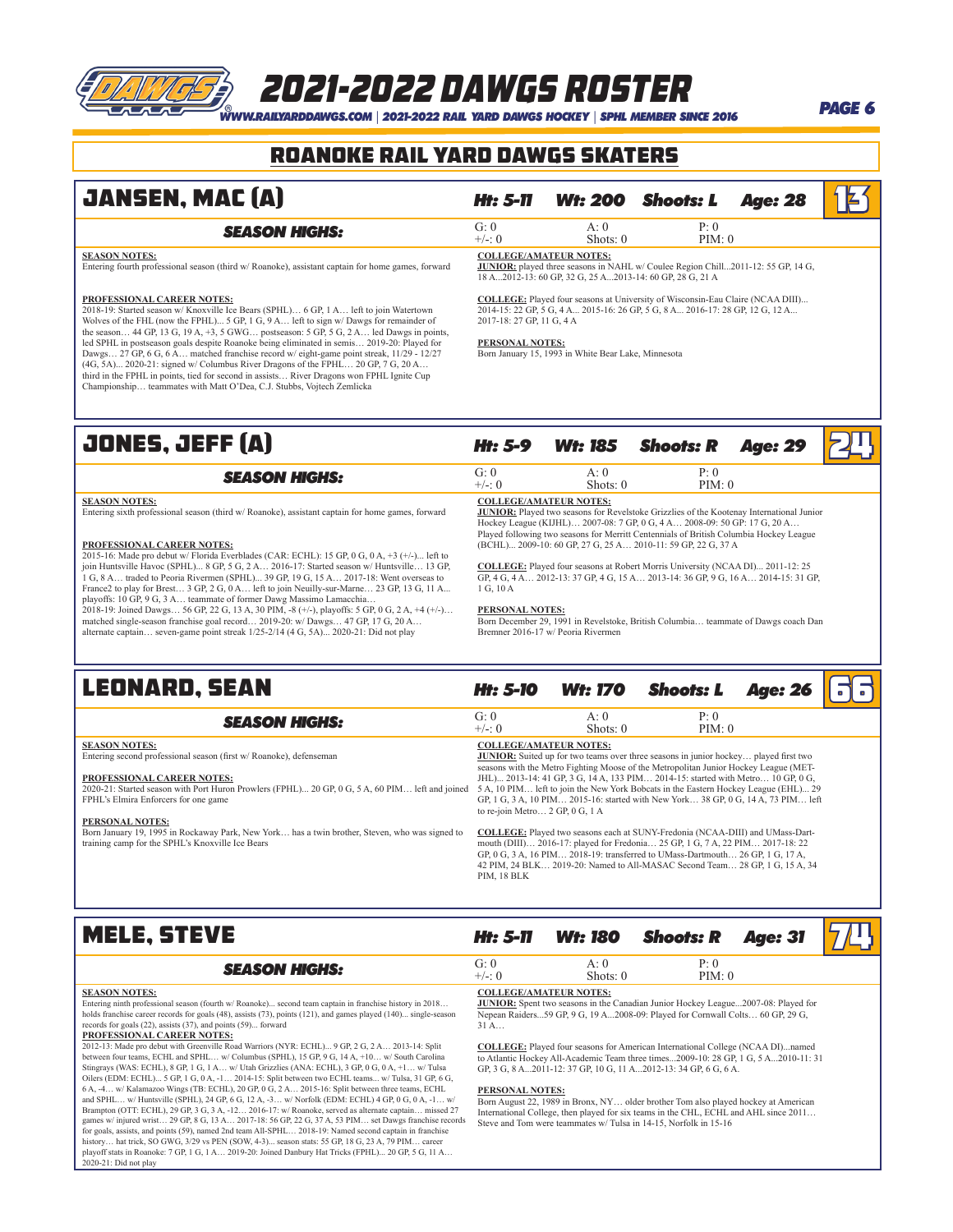# *WWW.RAILYARDDAWGS.COM* | *2021-2022 RAIL YARD DAWGS HOCKEY* | *SPHL MEMBER SINCE 2016 PAGE 7* 2021-2022 dawgs Roster

### ROANOKE RAIL YARD DAWGS Skaters

| <b>NENADAL, JOSH</b>                                                                                                                                                                                                                                                                                                                                                                                                                                                                                                                                                                                                 | <b>Ht: 5-9</b>                | <b>Wt: 205</b>                                                                                                                                                                                                                                                                                                                                                                                                                                                                                                                                                                                                                                                                   | <b>Shoots: R</b> | <b>Age: 27</b> |  |
|----------------------------------------------------------------------------------------------------------------------------------------------------------------------------------------------------------------------------------------------------------------------------------------------------------------------------------------------------------------------------------------------------------------------------------------------------------------------------------------------------------------------------------------------------------------------------------------------------------------------|-------------------------------|----------------------------------------------------------------------------------------------------------------------------------------------------------------------------------------------------------------------------------------------------------------------------------------------------------------------------------------------------------------------------------------------------------------------------------------------------------------------------------------------------------------------------------------------------------------------------------------------------------------------------------------------------------------------------------|------------------|----------------|--|
| <b>SEASON HIGHS:</b>                                                                                                                                                                                                                                                                                                                                                                                                                                                                                                                                                                                                 | G: 0<br>$+/-: 0$              | A:0<br>Shots: $0$                                                                                                                                                                                                                                                                                                                                                                                                                                                                                                                                                                                                                                                                | P: 0<br>PIM: 0   |                |  |
| <b>SEASON NOTES:</b><br>Entering third professional season (all w/ Roanoke), alternate captain for away games, forward<br>PROFESSIONAL CAREER NOTES:<br>2018-19; joined Dawgs on ATO contract after college career concluded 4 GP, +1, 2 PIM first pro<br>goal GWG Challenge Round game one vs Peoriapostseason: 5 GP, 2 G, 17 PIM<br>2019-20: 45 GP, 5 G, 7 A, 71 PIM, -7 (+/-) First professional regular season goal, $10/25$ @ Macon<br>(SOW, 4-3) 2020-21: Did not play                                                                                                                                         | <b>PIM</b><br>PERSONAL NOTES: | <b>COLLEGE/AMATEUR NOTES:</b><br>JUNIOR: Played four seasons in the United States Hockey League (USHL) 2011-12:<br>w/ Waterloo Black Hawks: 36 GP, 1 G, 4 A, 42 PIM 2012-13: w/ Waterloo: 2 GP, 0 pts,<br>2 PIM traded to Youngstown Phantoms 42 GP, 5 G, 3 A, 53 PIM 2013-14: named<br>Phantoms alternate captain 55 GP, 3 G, 6 A, 141 PIM 2014-15: 53 GP, 8 G, 12 A, 88<br><b>COLLEGE:</b> Played three seasons at Lake Superior State University (NCAA DI) team-<br>mate of former Dawg Daniel Vernace for one season 2015-16: 38 GP, 5 G, 1 A, 75 PIM,<br>-5 2016-17: 35 GP, 3 G, 4 A, 51 PIM, -8 2017-18: 20 GP, 2 G, 2 A, 18 PIM<br>Born May 14, 1994 in Brecksville, Ohio |                  |                |  |
| O'DEA, MATT                                                                                                                                                                                                                                                                                                                                                                                                                                                                                                                                                                                                          | Ht: 5-11                      | <b>Wt: 185</b>                                                                                                                                                                                                                                                                                                                                                                                                                                                                                                                                                                                                                                                                   | <b>Shoots: L</b> | <b>Age: 27</b> |  |
| <b>SEASON HIGHS:</b>                                                                                                                                                                                                                                                                                                                                                                                                                                                                                                                                                                                                 | G: 0<br>$+/-: 0$              | A:0<br>Shots: $0$                                                                                                                                                                                                                                                                                                                                                                                                                                                                                                                                                                                                                                                                | P: 0<br>PIM: 0   |                |  |
| <b>SEASON NOTES:</b><br>Entering third professional season (second w/ Roanoke), plays both ways - defenseman/forward<br>PROFESSIONAL CAREER NOTES:<br>2019-20: Started season w/ Favetteville Marksmen 4 GP, 1 A waived 10/30signed by Dawgs,<br>11/4 41 GP, 4 G, 11 A, 16 PIM switched from forward to defense, mid-game 11/15<br>scored first pro goal, $12/28$ @ Peoria (L, 5-2) 2020-21: Played for Columbus River Dragons of the<br>FPHL regular season: 18 GP, 5 G, 7 A, 19 PIM playoffs: 3 GP, 1 A River Dragons won FPHL<br>Ignite Cup Championship teammates with Mac Jansen, C.J. Stubbs, Vojtech Zemlicka | PERSONAL NOTES:               | <b>COLLEGE/AMATEUR NOTES:</b><br><b>JUNIOR:</b> Played two seasons with Minnesota Iron Rangers in the Superior International Ju-<br>nior Hockey League (SIJHL) 2013-14: 51 GP, 35 G, 19 A 2014-15: 48 GP, 31 G, 27 A<br><b>COLLEGE:</b> Played four seasons at two different schools 2015-16: at Concordia College<br>(NCAA DIII) 20 GP, 4 G, 4 A transferred to Western New England University (DIII)<br>2016-17: 25 GP, 7 G, 8 A 2017-18: 26 GP, 18 G, 15 A 2018-19: 25 GP, 15 G, 10 A                                                                                                                                                                                         |                  |                |  |

**PERSONAL NOTES:** Born August 11, 1994 in Mokena, Illinois

### **POKORNEY, TOMMY** *Ht:* 6-3 *Wt: 205 Shoots: L Age: 26* 8 **SEASON HIGHS:** G: 0 A: 0 P: 0 P: 0  $\leftarrow$  +/-: 0 Shots: 0 PIM: 0 Shots: 0 **SEASON NOTES:** Entering rookie season, defenseman **PROFESSIONAL CAREER NOTES:** 2020-21: Did not play… 2021-22: Starts rookie season **COLLEGE/AMATEUR NOTES:**<br>**JUNIOR:** 2013-14: Played for the Ogden Mustangs of the Western States Hockey League<br>(WSHL)... 38 GP, 6 G, 12 A, 195 PIM... 2014-15: left to join Bay State Breakers of the<br>USPHL... split time betwe <u>COLLEGE:</u> Played five seasons at Ohio University (ACHA DI)... 2015-16: 19 GP, 2 G, 6<br>A, 35 PIM... 2016-17: 21 GP, 4 G, 4 A, 36 PIM, +6 (+/-)... 2017-18: 12 GP, 2 G, 5 A, 68<br>PIM, +8 (+/-)... 2018-19: 28 GP, 4 G, 11 A, 106 76 PIM… career playoff stats: 9 GP, 1 G, 5 A

**PERSONAL NOTES:** Born December 30, 1994 in Dexter, Michigan

| <b>SHEIKH, ZAK</b>                                                                                                                                                                                                                                                    | Ht: 6-0          | <b>Wt: 180</b>                                                              | <b>Shoots: R</b>                                                                                                                                                                                                                                                                                                                                                                                                                                                                                  | <b>Age: 25</b> |  |
|-----------------------------------------------------------------------------------------------------------------------------------------------------------------------------------------------------------------------------------------------------------------------|------------------|-----------------------------------------------------------------------------|---------------------------------------------------------------------------------------------------------------------------------------------------------------------------------------------------------------------------------------------------------------------------------------------------------------------------------------------------------------------------------------------------------------------------------------------------------------------------------------------------|----------------|--|
| <b>SEASON HIGHS:</b>                                                                                                                                                                                                                                                  | G: 0<br>$+/-: 0$ | A:0<br>Shots: $0$                                                           | P: 0<br>PIM: 0                                                                                                                                                                                                                                                                                                                                                                                                                                                                                    |                |  |
| <b>SEASON NOTES:</b><br>Entering second professional season (first w/Roanoke), defenseman<br>PROFESSIONAL CAREER NOTES:<br>2019-20: Played two games for Danbury Hat Tricks of the FPHL after finishing college career<br>2 GP, 0 G, 2 A, 2 PIM 2020-21: Did not play | PERSONAL NOTES:  | <b>COLLEGE/AMATEUR NOTES:</b><br>Born June 1, 1996 in Stockholm, New Jersey | <b>JUNIOR:</b> Played one season of junior hockey after high school 2015-16: Joined<br>Connecticut Jr. Rangers of the USPHL Premier 8 GP, 0 G, 2 A, 10 PIM left to join<br>Portland Jr. Pirates in the same league 23 GP, 1 G, 5 A, 33 PIM<br><b>COLLEGE:</b> Started career w/ Stevenson University (NCAA DIII) 2016-17: 2 GP, 0 G, 0<br>A, 2 PIM transferred to Lebanon Valley College (NCAA DIII) 2017-18: 20 GP, 0 G, 5<br>A, 24 PIM 2018-19: Out for season 2019-20: 25 GP, 0 G, 2 A, 12 PIM |                |  |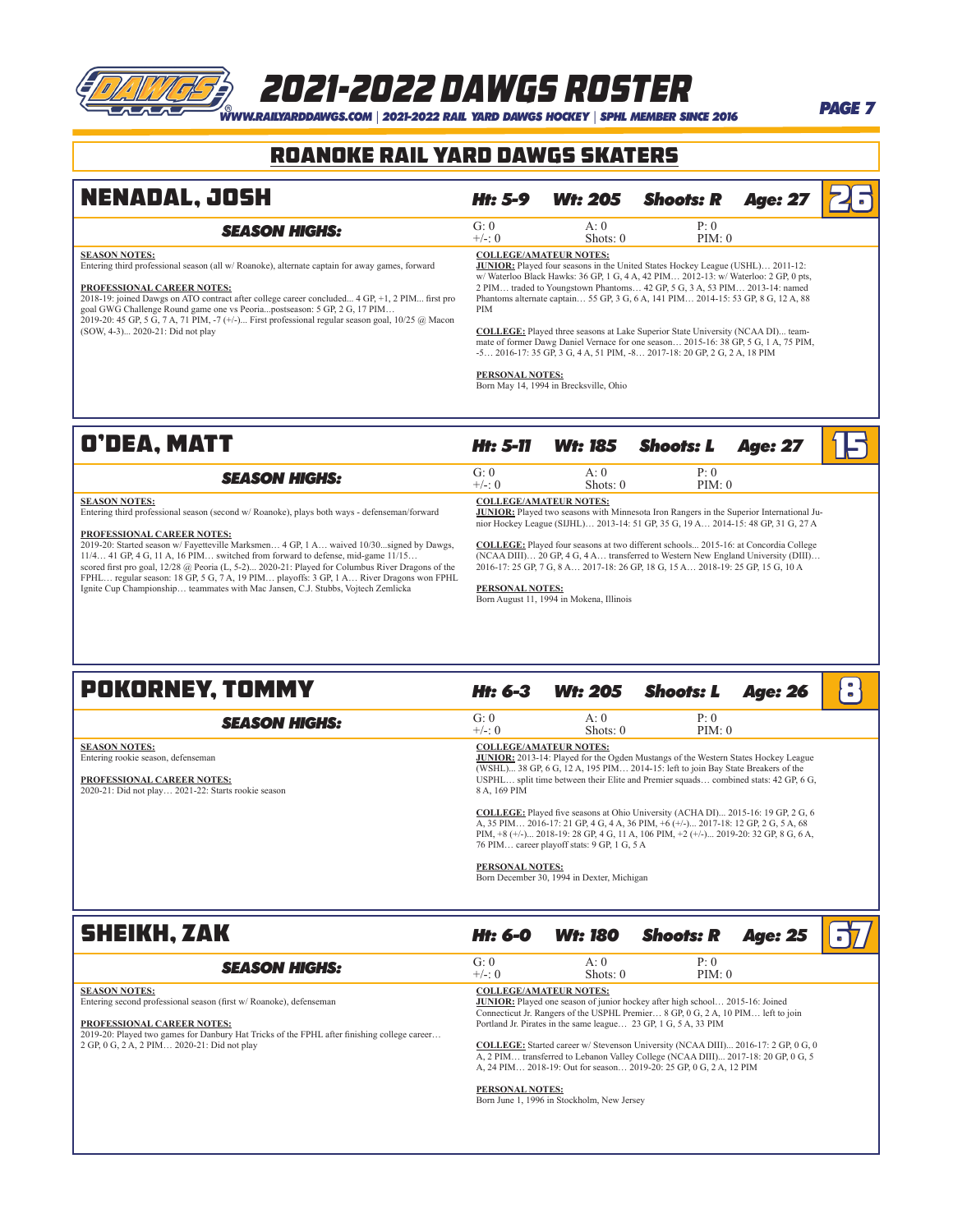# **WWW.RAILYARDDAWGS.COM |** 2021-2022 RAIL YARD DAWGS HOCKEY | SPHL MEMBER SINCE 2016 **PAGE 8**<br>WWW.RAILYARDDAWGS.COM | 2021-2022 RAIL YARD DAWGS HOCKEY | SPHL MEMBER SINCE 2016

### ROANOKE RAIL YARD DAWGS Skaters

| <b>SHERWOOD, BRANT</b>                                                                                                                                                                                                                                                                                                                                                                                                                                                                                                                                                                                                                                                                                                                                                                                                                  | Ht: 6-0                                                                      | <b>Wt: 175</b>                                 | <b>Shoots: R</b>                                                                                                                                                                                                                                                                                                                                                                                                                                                                                                         | <b>Age: 30</b> |  |
|-----------------------------------------------------------------------------------------------------------------------------------------------------------------------------------------------------------------------------------------------------------------------------------------------------------------------------------------------------------------------------------------------------------------------------------------------------------------------------------------------------------------------------------------------------------------------------------------------------------------------------------------------------------------------------------------------------------------------------------------------------------------------------------------------------------------------------------------|------------------------------------------------------------------------------|------------------------------------------------|--------------------------------------------------------------------------------------------------------------------------------------------------------------------------------------------------------------------------------------------------------------------------------------------------------------------------------------------------------------------------------------------------------------------------------------------------------------------------------------------------------------------------|----------------|--|
| <b>SEASON HIGHS:</b>                                                                                                                                                                                                                                                                                                                                                                                                                                                                                                                                                                                                                                                                                                                                                                                                                    | G: 0<br>$+/-: 0$                                                             | A:0<br>Shots: $0$                              | P: 0<br>PIM: 0                                                                                                                                                                                                                                                                                                                                                                                                                                                                                                           |                |  |
| <b>SEASON NOTES:</b><br>Entering sixth professional season (second w/ Roanoke), alternate captain for away games, forward<br><b>PROFESSIONAL CAREER NOTES:</b><br>2015-16: Made pro debut w/ Berlin River Drivers of the FPHL 33 GP, 10 G, 28 A, 68 PIM, -11<br>2016-17: Joined Mississippi RiverKings (SPHL) 48 GP, 14 G, 19 A, 70 PIM, +8<br>2017-18: w/ Mississippi: 53 GP, 15 G, 20 A, 97 PIM, -17 2018-19: Joined Pensacola Ice Flyers<br>31 GP, 5 G, 9 A, 62 PIM, -8 loaned to Norfolk Admirals (ARI: ECHL): 14 GP, 2 G, 15 PIM<br>2019-20: Acquired from Pensacola in exchange for Cam Bakker in July suspended indefinitely<br>by the team, 11/5 reinstated, 12/21 31 GP, 8 G, 9 A, 86 PIM 2 G, 2/21 vs PEO (W, 5-1)<br>joined Columbus River Dragons of the FPHL for two games 2 GP, 0 G, 0 A, 19 PIM<br>2020-21: Did not play | <b>COLLEGE/AMATEUR NOTES:</b><br>2014-15: 11 GP, 1 G, 5 A<br>PERSONAL NOTES: | Born April 23, 1991 in San Anselmo, California | <b>JUNIOR:</b> 2009-10: Started w/ Syracuse Stars of the Eastern Junior Hockey League<br>(EJHL) 26 GP, 2 G, 6 A, 36 PIM 2010-11: w/ Rochester Stars (EJHL): 18 GP, 3 G, 8<br>A Joined Buffalo Jr. Sabers (OJHL): 4 GP, 1 A, 7 PIM 2011-12: Joined Drayton Valley<br>Thunder of the Alberta Junior Hockey League (AJHL) 56 GP, 19 G, 23 A, 139 PIM<br><b>COLLEGE:</b> 2012-13: Started career w/ Plymouth State (NCAA DIII) 21 GP, 2 G, 7 A<br>transferred to Cortland State (NCAA DIII) 2013-14: 24 GP, 5 G, 7 A, 43 PIM |                |  |
| <b>STUBBS.CJ</b>                                                                                                                                                                                                                                                                                                                                                                                                                                                                                                                                                                                                                                                                                                                                                                                                                        | Ht: 6-3                                                                      | <b>Wt: 200</b>                                 | <b>Shoots: R</b>                                                                                                                                                                                                                                                                                                                                                                                                                                                                                                         | <b>Age: 27</b> |  |

| <b>SEASON HIGHS:</b>                                            | G: 0<br>$+/- 0$ | Shots: $0$                                                           | P 0<br>PIM: 0                                                                         |  |
|-----------------------------------------------------------------|-----------------|----------------------------------------------------------------------|---------------------------------------------------------------------------------------|--|
| <b>SEASON NOTES:</b>                                            |                 | <b>COLLEGE/AMATEUR NOTES:</b>                                        |                                                                                       |  |
| Entering third professional season (second w/ Roanoke), forward |                 |                                                                      | <b>JUNIOR:</b> Played two seasons in CCHL w/ Hawkesbury Hawks 2013-14: 52 GP, 7 G, 11 |  |
|                                                                 |                 | A, 20 PIM 2014-15: named alternate captain 61 GP, 10 G, 26 A, 48 PIM |                                                                                       |  |
| <b>PROFESSIONAL CAREER NOTES:</b>                               |                 |                                                                      |                                                                                       |  |

**PROFESSIONAL CAREER NOTES:**<br>2019-20: Signed with Roanoke for his rookie season... 39 GP, 10 G, 19 A, 10 PIM, -2 (+/-)... First<br>1wo pro goals, 10/25 @ Macon (SOW, 4-3)...G, 3A, 11/29 @ Knoxville (W, 7-4)...<br>10aned to ECHL

**COLLEGE:** Played four seasons at Morrisville State… 2015-16: 23 GP, 6 G, 14 A, 33 PIM… 2016-17: 25 GP, 12 G, 16 A, 17 PIM… 2017-18: Named alternate captain… 25 GP, 10 G, 14 A, 10 PIM… 2018-19: alternate captain… 25 GP, 15 G, 16 A, 12 PIM

**PERSONAL NOTES:** Born August 30, 1994 in Pleasant Grove, Utah

| <b>VELLA, CHRISTIAN</b>                                                                                                       | Ht: 5-10                                                                         | Wt: 161                                                                                     | <b>Shoots: R</b>                                                                                                                                                                                                                                                                                                                                                                                                                                                                                                                                                                                                                                                                                            | <b>Age: 24</b> |  |
|-------------------------------------------------------------------------------------------------------------------------------|----------------------------------------------------------------------------------|---------------------------------------------------------------------------------------------|-------------------------------------------------------------------------------------------------------------------------------------------------------------------------------------------------------------------------------------------------------------------------------------------------------------------------------------------------------------------------------------------------------------------------------------------------------------------------------------------------------------------------------------------------------------------------------------------------------------------------------------------------------------------------------------------------------------|----------------|--|
| <b>SEASON HIGHS:</b>                                                                                                          | G: 0<br>$+/-: 0$                                                                 | A: $0$<br>Shots: $0$                                                                        | P: 0<br>PIM: 0                                                                                                                                                                                                                                                                                                                                                                                                                                                                                                                                                                                                                                                                                              |                |  |
| <b>SEASON NOTES:</b><br>Entering rookie season, forward<br><b>PROFESSIONAL CAREER NOTES:</b><br>2021-22: Starts rookie season | <b>COLLEGE/AMATEUR NOTES:</b><br>6 GP, 1 G, 2 A, 2 PIM<br><b>PERSONAL NOTES:</b> | PIM 2020-21: Cancelled season for COVID-19<br>Born November 21, 1996 in Rochester, New York | <b>JUNIOR:</b> 2013-14, 2014-15: Played two seasons w/ the Dells Ducks of the Minnesota<br>Junior Hockey League (MJHL) combined regular season stats: 56 GP, 23 G, 21 A, 47<br>PIM combined playoffs stats: 16 GP, 3 G, 3 A, 29 PIM 2015-16: Joined Lindsay<br>Muskies of the OJHL 10 GP, 1 G, 1 A, 4 PIM returned to Dells Ducks 'C' in the<br>USPHL Elite regular season: 31 GP, 12 G, 11 A, 21 PIM playoffs: 11 GP, 5 G, 1 A, 0<br>PIM 2016-17: w/ Dells Ducks 'C': regular season: 41 GP, 21 G, 15 A, 58 PIM playoffs:<br><b>COLLEGE:</b> Played three seasons at Morrisville State College (NCAA DIII) 2017-18: 19<br>GP, 0 G, 2 A, 4 PIM 2018-19: 16 GP, 1 G, 0 A, 0 PIM 2019-20: 25 GP, 4 G, 5 A, 24 |                |  |

| VIZZO, BILLY                                                                                                                                                                                                                                                                                                 | Ht: 5-11                      | <b>Wt: 175</b>                                       | Shoots: R                                                                                                                                                                                                                                                                                                                                                                                                                      | <b>Age: 25</b> |  |
|--------------------------------------------------------------------------------------------------------------------------------------------------------------------------------------------------------------------------------------------------------------------------------------------------------------|-------------------------------|------------------------------------------------------|--------------------------------------------------------------------------------------------------------------------------------------------------------------------------------------------------------------------------------------------------------------------------------------------------------------------------------------------------------------------------------------------------------------------------------|----------------|--|
| <b>SEASON HIGHS:</b>                                                                                                                                                                                                                                                                                         | G: 0<br>$+/-$ : 0             | A:0<br>Shots: $0$                                    | P: 0<br>PIM: 0                                                                                                                                                                                                                                                                                                                                                                                                                 |                |  |
| <b>SEASON NOTES:</b><br>Entering second professional season (first w/Roanoke), forward<br><b>PROFESSIONAL CAREER NOTES:</b><br>2019-20: Appeared in three games for the Worcester Railers of the ECHL (NYI-ECHL) after<br>finishing his season for Curry College 3 GP, 0 G, 1 A, 0 PIM 2020-21: Did not play | <b>COLLEGE/AMATEUR NOTES:</b> | 32 PIM 2015-16: w/ P.A.L.: 43 GP, 26 G, 34 A, 45 PIM | <b>JUNIOR:</b> 2013-14: Started with Bay State Breakers of the USPHL Premier 16 GP, 3 G,<br>1 A, 9 PIM left to join Connecticut Yankees in the same league 23 GP, 7 G, 3 A, 24<br>PIM 2014-15: Joined P.A.L. Junior Islanders of the USPHL Premier 49 GP, 16 G, 19 A,                                                                                                                                                          |                |  |
|                                                                                                                                                                                                                                                                                                              |                               |                                                      | <b>COLLEGE:</b> 2016-17: Started career at American International College (NCAA-DI) 8<br>GP, 1 G, 0 A, 2 PIM, $+1$ ( $+/-$ ) transferred to Endicott College (NCAA-DIII) 2017-18:<br>Did not play 2018-19: Did not play transferred to Curry College (NCAA-DIII) for<br>remainder of the season 14 GP, 12 G, 14 A, 17 PIM 2019-20: Named alternate captain<br>for Curry 26 GP, 15 G, 16 A, 30 PIM All-CCC Third Team Selection |                |  |
|                                                                                                                                                                                                                                                                                                              | <b>PERSONAL NOTES:</b>        | Born November 17, 1995 in Shelton, Connecticut       |                                                                                                                                                                                                                                                                                                                                                                                                                                |                |  |